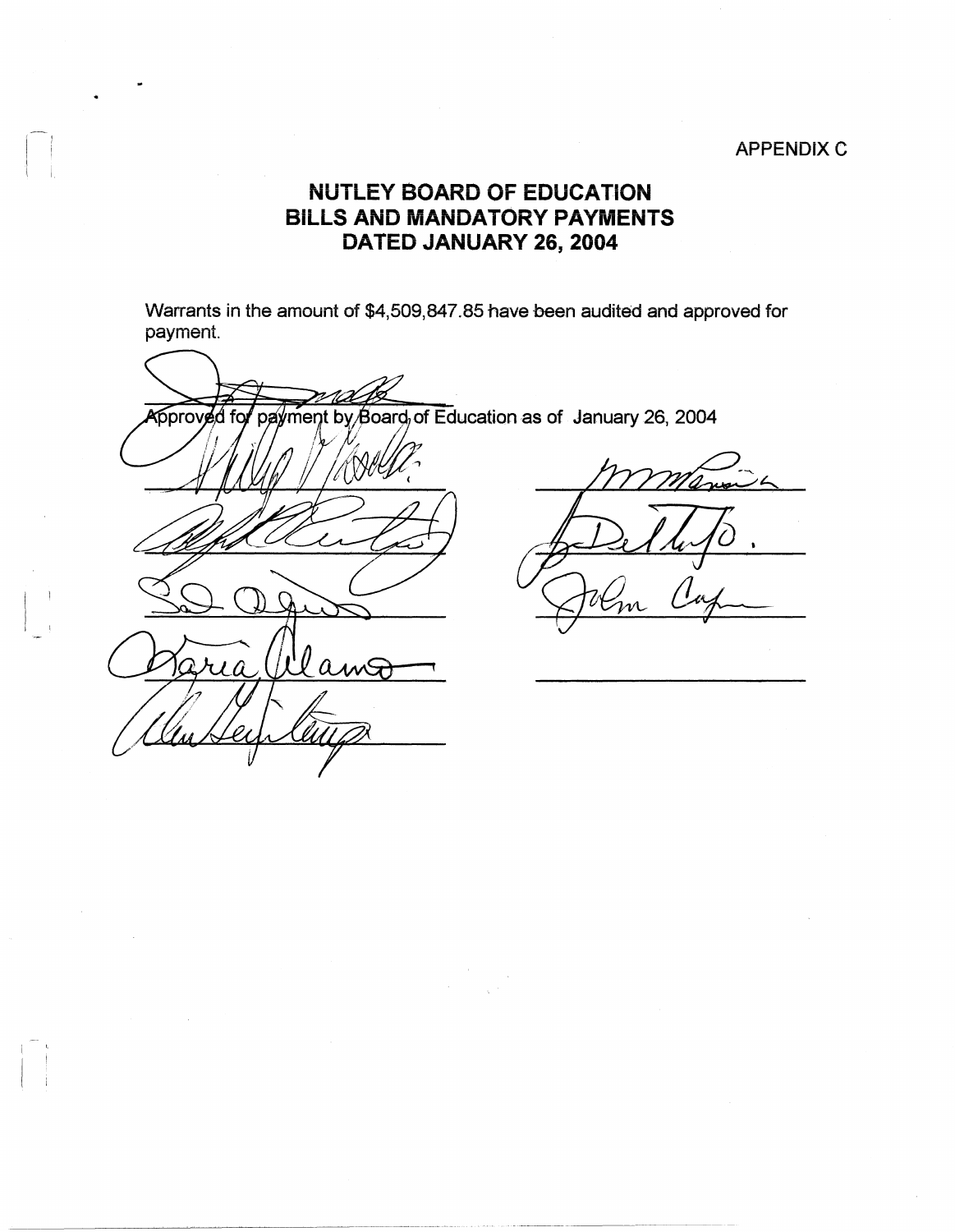| <b>Check journal</b>                                    | Page 1 of 9                    |                                            |                     |  |  |  |  |  |  |
|---------------------------------------------------------|--------------------------------|--------------------------------------------|---------------------|--|--|--|--|--|--|
| Rec and Unrec checks                                    | <b>Hand and Machine checks</b> | 01/21/04                                   |                     |  |  |  |  |  |  |
| Starting date 12/16/03<br><b>Ending date</b><br>1/26/04 |                                |                                            |                     |  |  |  |  |  |  |
| Date<br><b>Cknum</b>                                    | Rec date<br><b>Vcode</b>       | Vendor name                                | <b>Check amount</b> |  |  |  |  |  |  |
| 061615<br>12/16/03                                      | <b>NHS</b>                     | <b>NUTLEY HIGH SCHOOL</b>                  | \$830.00            |  |  |  |  |  |  |
| 061616 H<br>12/17/03                                    | AF <sub>3</sub>                | <b>FRANNICOLA; ANGELO</b>                  | \$120.00            |  |  |  |  |  |  |
| 061617 H<br>12/23/03                                    | <b>PAY</b>                     | <b>B.O.E. SALARY ACCOUNT</b>               | \$1,433,149.54      |  |  |  |  |  |  |
| 061618 H<br>12/19/03                                    |                                | BOES BOARD OF EDUCATION SALARY ACCOUNT     | \$26,232.32         |  |  |  |  |  |  |
| 061619 H<br>12/19/03                                    |                                | BOES BOARD OF EDUCATION SALARY ACCOUNT     | \$70,444.27         |  |  |  |  |  |  |
| 061620<br>12/19/03                                      |                                | <b>BRAI BRAINPOP LLC</b>                   | \$134.95            |  |  |  |  |  |  |
| 061621<br>12/19/03                                      | <b>CIT</b>                     | CIT TECHNOLOGY FINANCIAL SERVICES, INC.    | \$232.00            |  |  |  |  |  |  |
| 061622<br>12/19/03                                      | PB                             | PITNEY BOWES INC.                          | \$210.00            |  |  |  |  |  |  |
| 061623 H<br>12/23/03                                    | <b>IHS</b>                     | <b>INTERNATIONAL HEALTHCARE SERVICES</b>   | \$172.73            |  |  |  |  |  |  |
| 061625 H<br>12/23/03                                    |                                | <b>HBCE HORIZON BLUE CROSS</b>             | \$1,079.02          |  |  |  |  |  |  |
| 061626 H<br>12/23/03                                    |                                | <b>HBCE HORIZON BLUE CROSS</b>             | \$21,534.47         |  |  |  |  |  |  |
| 061627 H<br>01/08/04                                    |                                | SNJH STATE OF NJ HEALTH BENEFITS FUND      | \$386,638.20        |  |  |  |  |  |  |
| 061628 H<br>01/08/04                                    |                                | TPAF TEACHERS PENSIONS & ANNUITY FUND      | \$787.28            |  |  |  |  |  |  |
| 061629 H<br>01/08/04                                    | <b>BSI2</b>                    | <b>BENECARD SERVICES, INC.</b>             | \$12,194.76         |  |  |  |  |  |  |
| 061630 H<br>01/08/04                                    | <b>BSI2</b>                    | <b>BENECARD SERVICES, INC.</b>             | \$79.20             |  |  |  |  |  |  |
| 061631 H<br>01/15/04                                    | <b>PAY</b>                     | <b>B.O.E. SALARY ACCOUNT</b>               | \$1,427,061.15      |  |  |  |  |  |  |
| 061632 H<br>01/12/04                                    |                                | BOES BOARD OF EDUCATION SALARY ACCOUNT     | \$27,672.68         |  |  |  |  |  |  |
| 061633 H<br>01/12/04                                    |                                | BOES BOARD OF EDUCATION SALARY ACCOUNT     | \$81,786.79         |  |  |  |  |  |  |
| 161634<br>01/12/04                                      |                                | <b>GEC4 GE CAPITAL</b>                     | \$159.80            |  |  |  |  |  |  |
| 061635<br>01/12/04                                      | <b>PIT</b>                     | <b>IMAGISTICS INTERNATIONAL INC.</b>       | \$176.23            |  |  |  |  |  |  |
| 01/12/04<br>061636                                      | <b>PDI</b>                     | PANASONIC DOCUMENT IMAGING                 | \$89.06             |  |  |  |  |  |  |
| 061637 H<br>01/12/04                                    | <b>TR10</b>                    | TREASURER, STATE OF NEW JERSEY             | \$2,149.00          |  |  |  |  |  |  |
| 061638 H<br>01/12/04                                    |                                | TR10 TREASURER, STATE OF NEW JERSEY        | \$2,146.00          |  |  |  |  |  |  |
| 061639<br>01/16/04                                      |                                | NBED NBOE EXT DAY PETTY CASH/M.CERVASIO    | \$282.33            |  |  |  |  |  |  |
| 061640<br>01/26/04                                      |                                | AWP1 A.W. PELLER & ASSOCIATES, INC.        | \$137.43            |  |  |  |  |  |  |
| 061641<br>01/26/04                                      |                                | ABRA ABRAMS & CO. PUBLISHING INC.          | \$408.75            |  |  |  |  |  |  |
| 061642<br>01/26/04                                      |                                | AFPI ACME FOOD PRODUCTS INC                | \$4,075.38          |  |  |  |  |  |  |
| 061643<br>01/26/04                                      |                                | ADRE ADVANCED RECOVERY, INC.               | \$1,122.50          |  |  |  |  |  |  |
| 061644<br>01/26/04                                      | AGL                            | AGL WELDING SUPPLY CO. INC.                | \$23.00             |  |  |  |  |  |  |
| 061645<br>01/26/04                                      |                                | ALCO ALGRA CORPORATION                     | \$35.05             |  |  |  |  |  |  |
| 061646<br>01/26/04                                      | AS6                            | <b>ALLEGRO SCHOOL</b>                      | \$11,052.00         |  |  |  |  |  |  |
| 061647<br>01/26/04                                      |                                | AMBF AMBROSE; JENNIFER                     | \$900.00            |  |  |  |  |  |  |
| 061648<br>01/26/04                                      |                                | AMTN AMTNJ                                 | \$100.00            |  |  |  |  |  |  |
| 061649<br>01/26/04                                      | AC <sub>3</sub>                | APPLE COMPUTER, INC.                       | \$71.00             |  |  |  |  |  |  |
| 061650<br>01/26/04                                      |                                | <b>ARCH ARCH WIRELESS</b>                  | \$143.12            |  |  |  |  |  |  |
| 061651<br>01/26/04                                      |                                | ASA ASAP OF NEW JERSEY                     | \$150.00            |  |  |  |  |  |  |
| 061652<br>01/26/04                                      |                                | <b>MAAS ASHKENAS; MARCI</b>                | \$1,600.00          |  |  |  |  |  |  |
| 061653<br>01/26/04                                      |                                | AOSE ASSOCIATION SCHOOL BUSINESS OFFICIALS | \$135.00            |  |  |  |  |  |  |
| 061654<br>01/26/04                                      | <b>AFS</b>                     | <b>ASTONE FLEET SERVICE</b>                | \$6,486.07          |  |  |  |  |  |  |
|                                                         |                                |                                            |                     |  |  |  |  |  |  |

 $\dot{1}$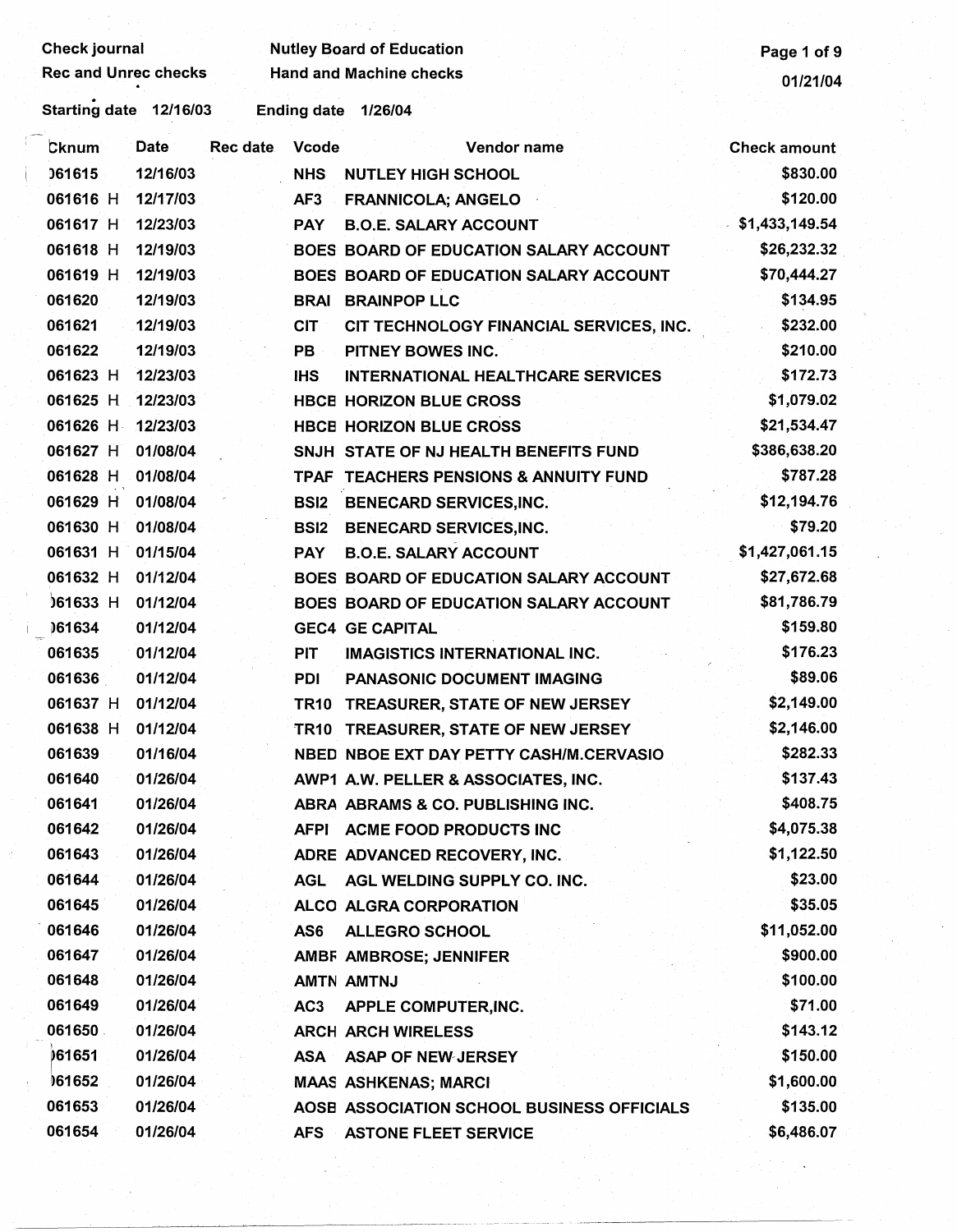| <b>Check journal</b>        |             |                 | <b>Nutley Board of Education</b> | Page 2 of 9                                |                     |
|-----------------------------|-------------|-----------------|----------------------------------|--------------------------------------------|---------------------|
| <b>Rec and Unrec checks</b> |             |                 | <b>Hand and Machine checks</b>   | 01/21/04                                   |                     |
| Starting date 12/16/03      |             |                 | <b>Ending date</b>               | 1/26/04                                    |                     |
| <b>Cknum</b>                | <b>Date</b> | <b>Rec date</b> | <b>Vcode</b>                     | Vendor name                                | <b>Check amount</b> |
| 061655                      | 01/26/04    |                 | <b>ATT</b>                       | AT & T                                     | \$468.37            |
| 061656                      | 01/26/04    |                 | <b>AUC</b>                       | <b>ATLANTIC UNIFORM CO INC</b>             | \$89.95             |
| 061657                      | 01/26/04    |                 |                                  | ATRA ATRA JANITORIAL SUPPLY CO INC         | \$4,797.45          |
| 061658                      | 01/26/04    |                 |                                  | <b>BACH BACHARACH RASIN</b>                | \$1,596.71          |
| 061659                      | 01/26/04    |                 | B&T                              | <b>BAKER &amp; TAYLOR BOOKS</b>            | \$16.35             |
| 061660                      | 01/26/04    |                 | BS4                              | <b>BANYAN SCHOOL</b>                       | \$2,208.90          |
| 061661                      | 01/26/04    |                 | BN                               | <b>BARNES &amp; NOBLE</b>                  | \$310.80            |
| 061662                      | 01/26/04    |                 |                                  | <b>BEAR BEARCOM</b>                        | \$340.35            |
| 061663                      | 01/26/04    |                 |                                  | <b>BSCC BELLEVILLE SUPPLY CO., INC.</b>    | \$366.12            |
| 061664                      | 01/26/04    |                 | <b>BPS</b>                       | BELLRIDGE PLUMBING SUPPLY CORPORATION      | \$1,570.76          |
| 061665                      | 01/26/04    |                 |                                  | <b>BSS4 BELL'S SECURITY SALES</b>          | \$725.00            |
| 061666                      | 01/26/04    |                 | <b>BSA</b>                       | BEN SHAFFER & ASSOCIATES, INC.             | \$1,270.00          |
| 061667                      | 01/26/04    |                 |                                  | <b>BCSS BERGEN COUNTY SPECIAL SERVICES</b> | \$9,168.28          |
| 061668                      | 01/26/04    |                 | <b>BMI</b>                       | <b>BMI EDUCATIONAL SERVICES</b>            | \$241.33            |
| 061669                      | 01/26/04    |                 |                                  | <b>BOBF BONNIE BRAE</b>                    | \$5,025.00          |
| 061670                      | 01/26/04    |                 |                                  | <b>BORG BORGATA HOTEL</b>                  | \$2,457.12          |
| 061671                      | 01/26/04    |                 |                                  | <b>BRAD BRADLEY TIRE SERVICE</b>           | \$580.36            |
| 061672                      | 01/26/04    |                 | <b>BDI</b>                       | <b>BRODART CO.</b>                         | \$148.17            |
| 061673                      | 01/26/04    |                 | <b>BUIL</b>                      | <b>BUILD-A-BEAR WORKSHOP</b>               | \$75.00             |
| 061674                      | 01/26/04    |                 | <b>CFC</b>                       | C F CONNOLLY DIST CO INC                   | \$118.80            |
| 061675                      | 01/26/04    |                 |                                  | <b>CABL CABLEVISION LIGHTPATH INC</b>      | \$12,320.00         |
| 061676                      | 01/26/04    |                 | <b>CAF</b>                       | <b>CAFONE: JOHN</b>                        | \$233.04            |
| 061677                      | 01/26/04    |                 |                                  | CCPT CALDWELL COMMUNITY PHYSICAL THERAPY   | \$500.00            |
| 061678                      | 01/26/04    |                 |                                  | SC10 CAMMARATA, MD; SANDRA                 | \$300.00            |
| 061679                      | 01/26/04    |                 | CM8                              | <b>CANDLE METRO</b>                        | \$1,340.88          |
| 061680                      | 01/26/04    |                 |                                  | <b>CAN1 CANON BUSINESS SOLUTIONS</b>       | \$3,472.09          |
| 061681                      | 01/26/04    |                 |                                  | <b>CAN2 CANON BUSINESS SOLUTIONS</b>       | \$50.00             |
| 061682                      | 01/26/04    |                 |                                  | <b>CAPA CAPALBO'S</b>                      | \$64.95             |
| 061683                      | 01/26/04    |                 | DC5                              | <b>CARGILL; DONNA</b>                      | \$64.36             |
| 061684                      | 01/26/04    |                 | <b>CBS</b>                       | <b>CAROLINA BIOLOGICAL SUPPLY COMPANY</b>  | \$3,793.28          |
| 061685                      | 01/26/04    |                 | LS7                              | <b>CASSILLI; LISA MARIE</b>                | \$537.54            |
| 061686                      | 01/26/04    |                 |                                  | <b>CDW2 CDW GOVERNMENT INC.</b>            | \$987.68            |
| 061687                      | 01/26/04    |                 | <b>CPC</b>                       | <b>CENTRAL-LEWMAR PAPER</b>                | \$5,097.52          |
| 061688                      | 01/26/04    |                 | CP1                              | CEREBRAL PALSY ASSOC MIDDLESEX COUNTY      | \$8,790.00          |
| 061689                      | 01/26/04    |                 |                                  | <b>CPC2 CEREBRAL PALSY CENTER</b>          | \$4,584.89          |
| 061690                      | 01/26/04    |                 |                                  | <b>CERN CERNIGLIA; KELLI</b>               | \$900.00            |
| 061691                      | 01/26/04    |                 |                                  | <b>CESC CES CORPORATION</b>                | \$3,076.50          |
| 061692                      | 01/26/04    |                 | <b>CHE</b>                       | <b>CHERENSON GROUP</b>                     | \$789.88            |
| 061693                      | 01/26/04    |                 | <b>CHV</b>                       | <b>CHERRY VALLEY TRACTOR SALES</b>         | \$64.94             |

 $\begin{bmatrix} 1 \\ 1 \end{bmatrix}$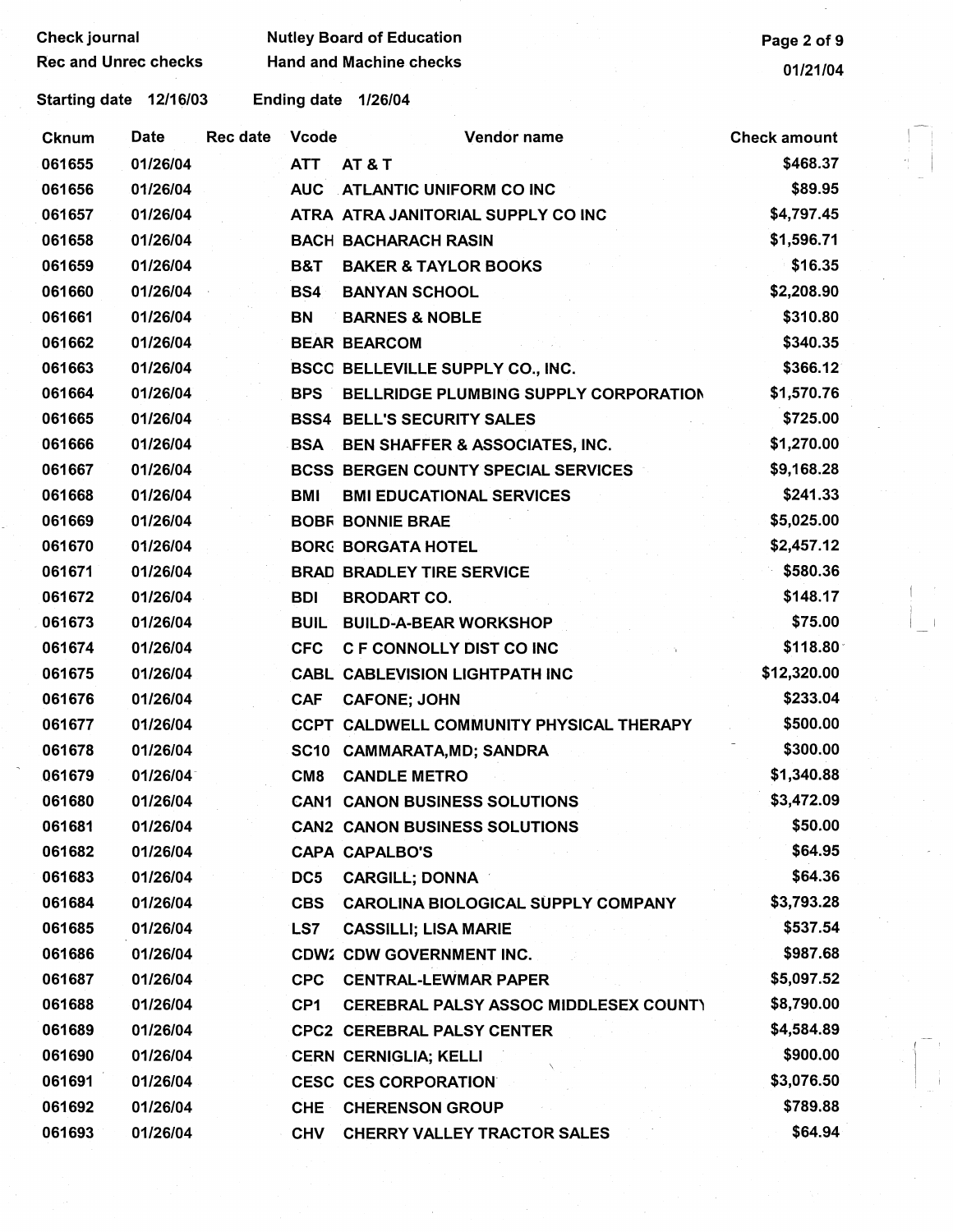| <b>Check journal</b>        |             |                 |                  | <b>Nutley Board of Education</b>             | Page 3 of 9         |
|-----------------------------|-------------|-----------------|------------------|----------------------------------------------|---------------------|
| <b>Rec and Unrec checks</b> |             |                 |                  | <b>Hand and Machine checks</b>               | 01/21/04            |
| Starting date 12/16/03      |             |                 |                  | Ending date 1/26/04                          |                     |
| Cknum                       | <b>Date</b> | <b>Rec date</b> | <b>Vcode</b>     | Vendor name                                  | <b>Check amount</b> |
| 061694                      | 01/26/04    |                 |                  | <b>CDC2 CHILD DEVELOPMENT CENTER</b>         | \$6,530.76          |
| 061695                      | 01/26/04    |                 |                  | <b>CC15 CHILDREN'S CENTER</b>                | \$7,838.45          |
| 061696                      | 01/26/04    |                 | CI2              | <b>CHILDRENS INSTITUTE</b>                   | \$28,944.00         |
| 061697                      | 01/26/04    |                 | <b>CSG</b>       | <b>CIRCLE SYSTEM GROUP</b>                   | \$4,235.55          |
| 061698                      | 01/26/04    |                 | <b>CIT</b>       | CIT TECHNOLOGY FINANCIAL SERVICES, INC.      | \$232.00            |
| 061699                      | 01/26/04    |                 | JEC1             | <b>CITARELLA; JENNIFER</b>                   | \$900.00            |
| 061700                      | 01/26/04    |                 | <b>CISY</b>      | <b>CITRUS SYSTEMS INC.</b>                   | \$393.25            |
| 061701                      | 01/26/04    |                 | <b>CSCI</b>      | CITY SUPPLY CO., INC.                        | \$2,585.99          |
| 061702                      | 01/26/04    |                 | DC1              | <b>CLEARY; DENISE</b>                        | \$40.62             |
| 061703                      | 01/26/04    |                 |                  | CCBC COCA COLA BOTTLING CO OF NEW YORK INC.  | \$3,257.06          |
| 061704                      | 01/26/04    |                 | <b>DOC</b>       | <b>COCCO; DONNA</b>                          | \$900.00            |
| 061705                      | 01/26/04    |                 | COL              | <b>COLANERI BROS.</b>                        | \$186.55            |
| 061706                      | 01/26/04    |                 | CB <sub>9</sub>  | <b>COLLEGE BOARD PUBLICATIONS</b>            | \$189.20            |
| 061707                      | 01/26/04    |                 |                  | <b>CMC5 CONCENTRA MEDICAL CENTERS</b>        | \$110.00            |
| 061708                      | 01/26/04    |                 |                  | <b>CONS CONSIDINE; MARIA</b>                 | \$450.00            |
| 061709                      | 01/26/04    |                 |                  | CORE CORBO HOTEL, RESTAURANT & BAR SUPPLY, I | \$4,990.00          |
| 061710                      | 01/26/04    |                 | <b>COT</b>       | <b>COTTRELL PRINTING</b>                     | \$1,192.50          |
| 061711                      | 01/26/04    |                 | MIC <sub>1</sub> | <b>CRISTANTIELLO; MICHELE</b>                | \$18.68             |
| 161712                      | 01/26/04    |                 |                  | NICR CROWE; NICOLE                           | \$450.00            |
| 061713                      | 01/26/04    |                 |                  | MICU CUNDARI; MICHAEL                        | \$450.00            |
| 061714                      | 01/26/04    |                 | ED <sub>2</sub>  | <b>D'ANGIO; ELIZABETH</b>                    | \$450.00            |
| 061715                      | 01/26/04    |                 |                  | DAY1 DAY-TIMERS, INC.                        | \$22.84             |
| 061716                      | 01/26/04    |                 |                  | <b>DCM DCM ARCHITECTURE INC</b>              | \$26,714.00         |
| 061717                      | 01/26/04    |                 |                  | DE F DE FRANK PAVING INC.                    | \$250.00            |
| 061718                      | 01/26/04    |                 | <b>DEL</b>       | <b>DELL MARKETING, L.P.</b>                  | \$534.00            |
| 061719                      | 01/26/04    |                 | DD <sub>5</sub>  | <b>DEROSA; DIANNE</b>                        | \$1,484.41          |
| 061720                      | 01/26/04    |                 | DH               | <b>DETAILED HEATING INC</b>                  | \$5,490.00          |
| 061721                      | 01/26/04    |                 | DD <sub>3</sub>  | <b>DIGIOVINE; DONALD</b>                     | \$130.36            |
| 061722                      | 01/26/04    |                 |                  | DDD1 DOUGLASS DEVELOPMENTAL DISABILITIES CN  | \$8,519.00          |
| 061723                      | 01/26/04    |                 |                  | DRAP DRAMATIC PUBLISHING                     | \$240.25            |
| 061724                      | 01/26/04    |                 | JD               | <b>DWYER; JOSEPH</b>                         | \$86.00             |
| 061725                      | 01/26/04    |                 | ERL              | <b>EAGLE ROCK LANES</b>                      | \$161.00            |
| 061726                      | 01/26/04    |                 |                  | <b>ECLC ECLC OF NEW JERSEY</b>               | \$8,825.40          |
| 061727                      | 01/26/04    |                 | <b>ETS</b>       | <b>EDUCATIONAL TESTING SERVICE</b>           | \$485.70            |
| 061728                      | 01/26/04    |                 | <b>EPS</b>       | <b>EDUCATORS PUPLISHING SERVICES, INC.</b>   | \$377.25            |
| 061729                      | 01/26/04    |                 | EA               | <b>ENERGY FOR AMERICA</b>                    | \$7,972.00          |
| 161730                      | 01/26/04    |                 |                  | EPLU EPLUS TECHNOLOGIES, INC.                | \$340.40            |
| 061731                      | 01/26/04    |                 | <b>EAIE</b>      | <b>ERIC ARMIN INC.</b>                       | \$578.25            |
| 061732                      | 01/26/04    |                 |                  | ECES ESSEX COUNTY EDUCATIONAL SERVICES       | \$51,595.65         |
|                             |             |                 |                  |                                              |                     |

 $\frac{1}{2}$ 

i<br>D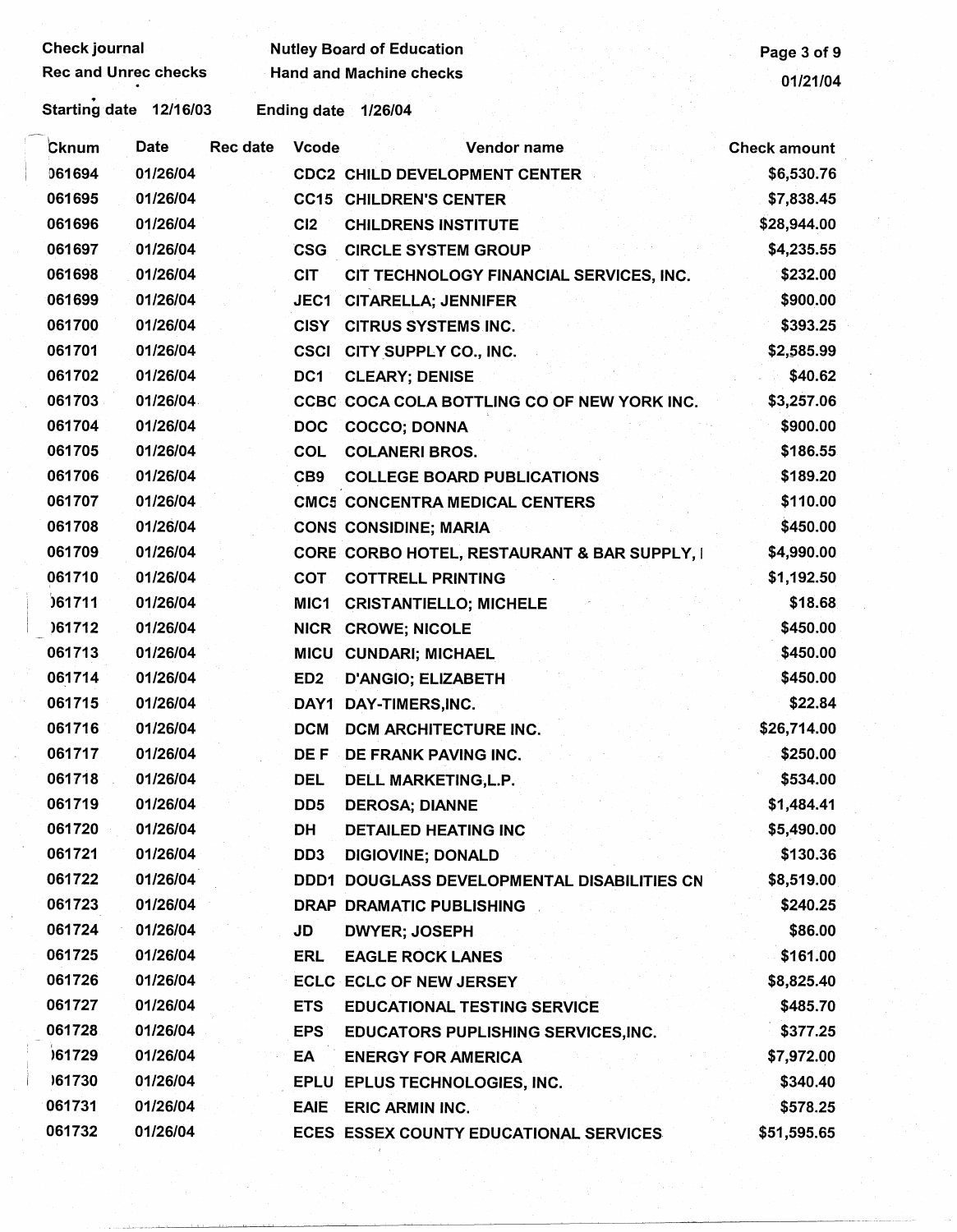Check journal **Check is a set of Solution** Nutley Board of Education **Page 4 of 9** Page 4 of 9

Starting date 12/16/03 Ending date 1/26/04

| <b>Cknum</b> | <b>Date</b> | Rec date | Vcode           | Vendor name                               | <b>Check amount</b> |
|--------------|-------------|----------|-----------------|-------------------------------------------|---------------------|
| 061733       | 01/26/04    |          |                 | ECVS ESSEX COUNTY VOCATIONAL SCHOOLS      | \$4,590.00          |
| 061734       | 01/26/04    |          | <b>EHS</b>      | <b>ESSEX HIGH SCHOOL</b>                  | \$5,690.00          |
| 061735       | 01/26/04    |          |                 | <b>ECS1 EXECUTIVE COFFEE SERVICE INC.</b> | \$24.00             |
| 061736       | 01/26/04    |          | <b>EYE</b>      | <b>EYE ON EDUCATION</b>                   | \$384.40            |
| 061737       | 01/26/04    |          |                 | MAFA FABER, MD; MARK                      | \$1,600.00          |
| 061738       | 01/26/04    |          | WF1             | <b>FARKAS; WILLIAM</b>                    | \$554.48            |
| 061739       | 01/26/04    |          | <b>FS</b>       | <b>FELICIAN SCHOOL</b>                    | \$2,520.92          |
| 061740       | 01/26/04    |          |                 | NAFE FERRARA; NATALE                      | \$86.40             |
| 061741       | 01/26/04    |          | DF <sub>2</sub> | <b>FERRARO; DANIELLE</b>                  | \$450.00            |
| 061742       | 01/26/04    |          | <b>ROFI</b>     | <b>FINESMITH, MD, ROSS</b>                | \$400.00            |
| 061743       | 01/26/04    |          |                 | CPC1 FIRST CEREBRAL PALSY OF NJ           | \$7,652.16          |
| 061744       | 01/26/04    |          | KF              | <b>FLANNERY; KATHERINE</b>                | \$450.00            |
| 061745       | 01/26/04    |          | <b>FOG</b>      | <b>FOGARTY &amp; HARA, ESQS.</b>          | \$2,059.00          |
| 061746       | 01/26/04    |          | <b>FCC</b>      | <b>FRANKLIN CENTRAL COMMUNICATIONS</b>    | \$1,195.00          |
| 061747       | 01/26/04    |          | FFC1            | <b>FRANKLIN FOOD COURT</b>                | \$607.75            |
| 061748       | 01/26/04    |          | <b>FGT</b>      | <b>FRANK'S GMC TRUCK CENTER</b>           | \$406.38            |
| 061749       | 01/26/04    |          |                 | <b>SAFR FREDERICKS; SARAH</b>             | \$75.85             |
| 061750       | 01/26/04    |          |                 | <b>FONS FRIENDS OF NUTLEY SINGERS</b>     | \$240.00            |
| 061751       | 01/26/04    |          |                 | MIFU FRUSTERI; MICHELLE                   | \$57.40             |
| 061752       | 01/26/04    |          | SF <sub>2</sub> | <b>FURNARI; SUSAN</b>                     | \$154.86            |
| 061753       | 01/26/04    |          | <b>GPB</b>      | <b>GACCIONE, POMACO &amp; MALANGA</b>     | \$3,924.00          |
| 061754       | 01/26/04    |          | <b>GEC</b>      | <b>GARRETT EDUCATIONAL CORPORATION</b>    | \$143.95            |
| 061755       | 01/26/04    |          |                 | <b>GEC4 GE CAPITAL</b>                    | \$1,350.00          |
| 061756       | 01/26/04    |          |                 | <b>GEPC GE POLYMERSHAPES</b>              | \$1,735.40          |
| 061757       | 01/26/04    |          | <b>GSE</b>      | <b>GOPHER SPORTS EQUIPMENT</b>            | \$921.51            |
| 061758       | 01/26/04    |          |                 | <b>GRAN GRAINGER INC.</b>                 | \$1,922.55          |
| 061759       | 01/26/04    |          | RH3             | <b>HARBISON; ROBERT</b>                   | \$21.00             |
| 061760       | 01/26/04    |          | <b>HW</b>       | <b>HEINEMANN</b>                          | \$25.74             |
| 061761       | 01/26/04    |          | MM7             | HENRY SCHEIN INC.                         | \$3,529.65          |
| 061762       | 01/26/04    |          | HHT             | <b>HILL; HILLARY</b>                      | \$450.00            |
| 061763       | 01/26/04    |          | BH <sub>1</sub> | <b>HIRSCH; BARBARA</b>                    | \$67.24             |
| 061764       | 01/26/04    |          | <b>HDC</b>      | HOME DEPOT COMM.ACCT.                     | \$346.95            |
| 061765       | 01/26/04    |          | HMC             | <b>HOUGHTON MIFFLIN CO.</b>               | \$2,835.16          |
| 061766       | 01/26/04    |          | IMM1            | <b>IMMEDICENTER</b>                       | \$795.00            |
| 061767       | 01/26/04    |          | <b>IMS</b>      | <b>INTERSTATE MUSIC SUPPLIES</b>          | \$1,477.42          |
| 061768       | 01/26/04    |          | <b>JJSF</b>     | J & J SNACK FOODS CORP.                   | \$1,357.00          |
| 061769       | 01/26/04    |          | <b>JAS</b>      | <b>J A SEXAUER</b>                        | \$163.28            |
| 061770       | 01/26/04    |          | <b>JRV</b>      | J.R. VACCARO, INC.                        | \$959.27            |
| 061771       | 01/26/04    |          | JT              | JIMMY'S, INC.                             | \$6,441.00          |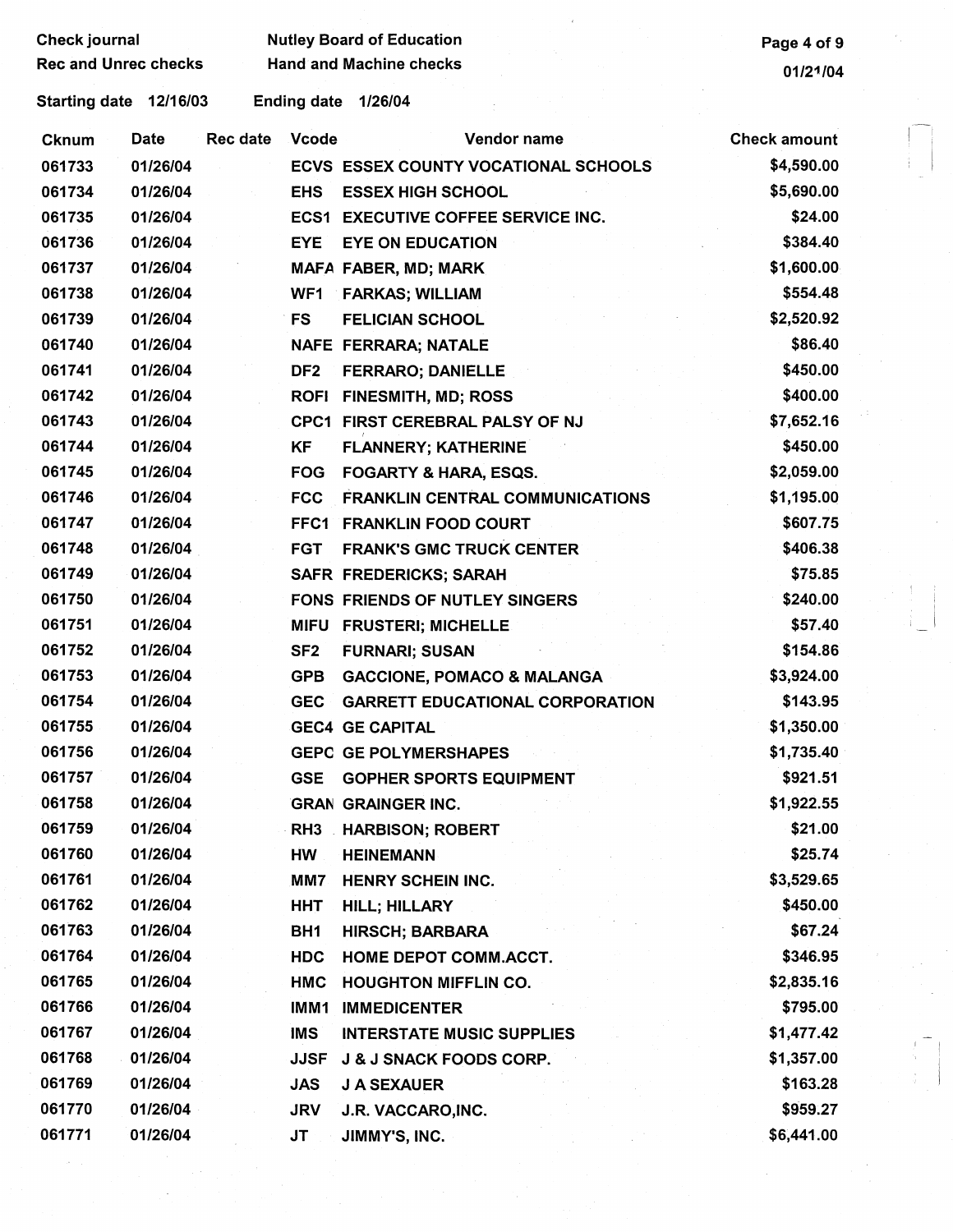| Check journal               |             |                 |                    | <b>Nutley Board of Education</b>               | Page 5 of 9         |
|-----------------------------|-------------|-----------------|--------------------|------------------------------------------------|---------------------|
| <b>Rec and Unrec checks</b> |             |                 |                    | <b>Hand and Machine checks</b>                 | 01/21/04            |
| Starting date 12/16/03      |             |                 | <b>Ending date</b> | 1/26/04                                        |                     |
|                             |             |                 |                    |                                                |                     |
| Cknum                       | <b>Date</b> | <b>Rec date</b> | <b>Vcode</b>       | Vendor name                                    | <b>Check amount</b> |
| 061772                      | 01/26/04    |                 | <b>JRI</b>         | <b>JOSEPH RICCIARDI INC.</b>                   | \$429.55            |
| 061773                      | 01/26/04    |                 | <b>JUA1</b>        | <b>JUDRICH ASSOCIATES</b>                      | \$1,650.00          |
| 061774                      | 01/26/04    |                 |                    | <b>KERR KERRO &amp; ASSOCIATES</b>             | \$1,750.00          |
| 061775                      | 01/26/04    |                 | <b>KEI</b>         | <b>KHOKNAR ENTERPRISES INC.</b>                | \$4,369.47          |
| 061776                      | 01/26/04    |                 |                    | <b>KONN KONN; MARI</b>                         | \$52.16             |
| 061777                      | 01/26/04    |                 |                    | LLC LAKEVIEW LEARNING CENTER                   | \$2,634.52          |
| 061778                      | 01/26/04    |                 |                    | LASU LANDSCAPE SUPPLY, INC.                    | \$2,413.00          |
| 061779                      | 01/26/04    |                 |                    | <b>LCON L-COM</b>                              | \$3,388.75          |
| 061780                      | 01/26/04    |                 | <b>LFS</b>         | <b>LEAP FROG SCHOOLHOUSE</b>                   | \$2,992.12          |
| 061781                      | 01/26/04    |                 |                    | <b>LERC LERCH, VINCI &amp; HIGGINS</b>         | \$5,412.50          |
| 061782                      | 01/26/04    |                 |                    | LEVY LEVY CONSTRUCTION CO., INC.               | \$97,185.00         |
| 061783                      | 01/26/04    |                 | <b>LVC</b>         | <b>LIBRARY VIDEO CO.</b>                       | \$43.55             |
| 061784                      | 01/26/04    |                 | <b>LIPC</b>        | LINCOLN PETTY CASH/C. HEALY, TRUSTEE           | \$294.99            |
| 061785                      | 01/26/04    |                 | <b>LSP</b>         | LINCOLN SCHOOL P.T.O.                          | \$210.00            |
| 061786                      | 01/26/04    |                 | LP4                | <b>LOMBARDI'S PRODUCE</b>                      | \$1,038.00          |
| 061787                      | 01/26/04    |                 | <b>LIFE</b>        | <b>LOVAAS INSTITUTE FOR EARLY INTERVENTION</b> | \$2,887.50          |
| 061788                      | 01/26/04    |                 | <b>LUX</b>         | <b>LUXURY FLOORS</b>                           | \$11,478.00         |
| 061789                      | 01/26/04    |                 | MSI1               | <b>MAGNA SYSTEMS, INC.</b>                     | \$98.95             |
| 061790                      | 01/26/04    |                 |                    | MSFD MAIN STREET FOOD DISTRIBUTION, INC.       | \$84.50             |
| 061791                      | 01/26/04    |                 | <b>MAJ</b>         | <b>MAJESTIC LOCK COMPANY</b>                   | \$417.99            |
| 061792                      | 01/26/04    |                 |                    | <b>MAXA MAXIAIDS</b>                           | \$46.10             |
| 061793                      | 01/26/04    |                 |                    | NMC1 MCDONALD; NANCY                           | \$360.00            |
| 061794                      | 01/26/04    |                 |                    | <b>MHP1 MCGRAW-HILL COMPANIES</b>              | \$921.34            |
| 061795                      | 01/26/04    |                 | MEI                | <b>MCSHANE ENTERPRISES</b>                     | \$1,273.90          |
| 061796                      | 01/26/04    |                 | <b>MBV</b>         | <b>MEDIA BASICS VIDEO</b>                      | \$90.58             |
| 061797                      | 01/26/04    |                 | MS3                | <b>MEDICINE SHOPPE</b>                         | \$926.00            |
| 061798                      | 01/26/04    |                 | <b>MEP</b>         | <b>MEP SCHOOL DIVISION</b>                     | \$348.75            |
| 061799                      | 01/26/04    |                 |                    | <b>MGL1 MGL FORMS SYSTEMS</b>                  | \$524.00            |
| 061800                      | 01/26/04    |                 |                    | <b>MHS2 MHS QUIZ BOWL TEAM</b>                 | \$140.00            |
| 061801                      | 01/26/04    |                 | MS7                | <b>MIDLAND SCHOOL</b>                          | \$2,929.50          |
| 061802                      | 01/26/04    |                 | ED4                | <b>MILLER; EDWARD</b>                          | \$15.84             |
| 061803                      | 01/26/04    |                 | MS1                | <b>MILTON SCHOOL</b>                           | \$2,375.95          |
| 061804                      | 01/26/04    |                 | <b>MCD</b>         | <b>MINOLTA CORPORATION</b>                     | \$193.52            |
| 061805                      | 01/26/04    |                 | <b>MSV</b>         | <b>MONTCLAIR SEWING &amp; VAC CENTER</b>       | \$230.00            |
| 061806                      | 01/26/04    |                 | <b>MSU1</b>        | <b>MONTCLAIR STATE UNIVERSITY</b>              | \$11,448.00         |
| 061807                      | 01/26/04    |                 | GM <sub>2</sub>    | <b>MOREO; GEORGE</b>                           | \$42.59             |
| )61808                      | 01/26/04    |                 |                    | <b>MUJC MORRIS UNION JOINTURE COMMISSION</b>   | \$665.00            |
| 061809                      | 01/26/04    |                 |                    | MOPF MOTIVATIONAL PRODUCTIONS                  | \$195.00            |
| 061810                      | 01/26/04    |                 | <b>MLB</b>         | <b>MOUNTAIN LAKES BOARD OF EDUCATION</b>       | \$12,893.28         |
|                             |             |                 |                    |                                                |                     |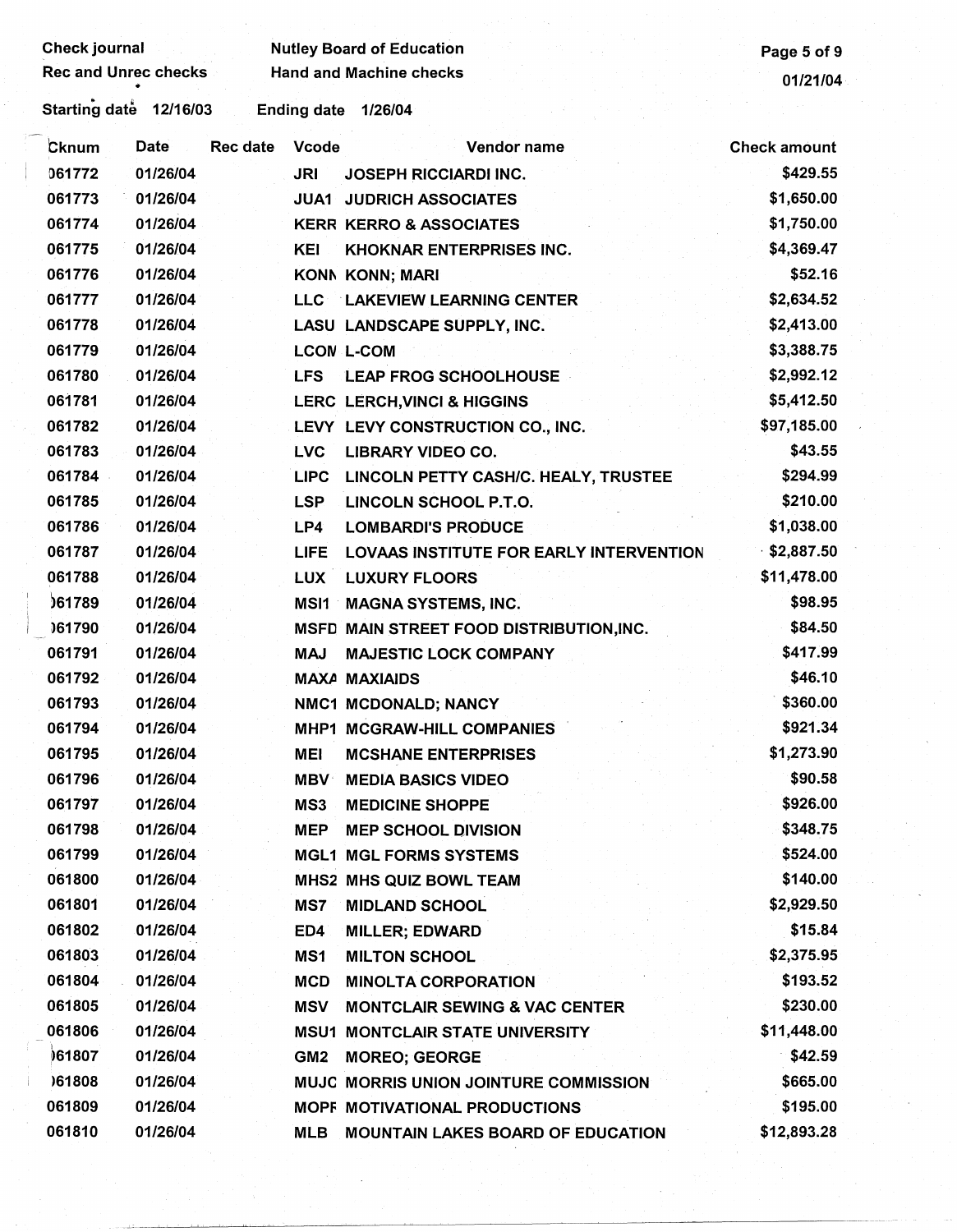| <b>Check journal</b> |                             |          | <b>Nutley Board of Education</b> | Page 6 of 9                                 |                     |  |
|----------------------|-----------------------------|----------|----------------------------------|---------------------------------------------|---------------------|--|
|                      | <b>Rec and Unrec checks</b> |          |                                  | <b>Hand and Machine checks</b>              | 01/21/04            |  |
|                      | Starting date 12/16/03      |          |                                  | Ending date 1/26/04                         |                     |  |
| <b>Cknum</b>         | Date                        | Rec date | <b>Vcode</b>                     | Vendor name                                 | <b>Check amount</b> |  |
| 061811               | 01/26/04                    |          |                                  | MULT MULTI-PACKAGING SYSTEMS INC            | \$3,369.00          |  |
| 061812               | 01/26/04                    |          | <b>MIM</b>                       | <b>MUSIC IN MOTION</b>                      | \$139.48            |  |
| 061813               | 01/26/04                    |          | MS <sub>2</sub>                  | <b>MUSIC SHOP</b>                           | \$24.00             |  |
| 061814               | 01/26/04                    |          |                                  | NBBC NARDONE BROTHERS BAKING COMPANY        | \$95.04             |  |
| 061815               | 01/26/04                    |          | FN <sub>1</sub>                  | <b>NARDONE; FLORENCE</b>                    | \$4,146.75          |  |
| 061816               | 01/26/04                    |          |                                  | NEMF NATIONAL ELECTRIC MOTOR REPAIR CO.     | \$918.45            |  |
| 061817               | 01/26/04                    |          | <b>NSP</b>                       | NATIONAL SCHOOL PRODUCTS                    | \$1,819.72          |  |
| 061818               | 01/26/04                    |          | <b>NSL</b>                       | <b>NATIONAL SCIENCE LEAGUE</b>              | \$85.00             |  |
| 061819               | 01/26/04                    |          | NSP1                             | NATIONAL SPORTSWEAR & PROMOTION             | \$233.00            |  |
| 061820               | 01/26/04                    |          | <b>NBC</b>                       | <b>NBC AUTO PARTS</b>                       | \$268.38            |  |
| 061821               | 01/26/04                    |          |                                  | NJDA NEW JERSEY DEPARTMENT OF AGRICULTURE   | \$247.55            |  |
| 061822               | 01/26/04                    |          | <b>NL</b>                        | <b>NEWARK LIGHT CO.</b>                     | \$1,231.12          |  |
| 061823               | 01/26/04                    |          | <b>NRT</b>                       | <b>NEWARK REFRIGERATED WAREHOUSE</b>        | \$400.50            |  |
| 061824               | 01/26/04                    |          | <b>SN</b>                        | <b>NICASTRO; SUSAN</b>                      | \$399.00            |  |
| 061825               | 01/26/04                    |          | PN <sub>1</sub>                  | <b>NICOLETTE; PHILIP</b>                    | \$262.83            |  |
| 061826               | 01/26/04                    |          | <b>NNJI</b>                      | <b>NNJIL</b>                                | \$100.00            |  |
| 061827               | 01/26/04                    |          | <b>NHA</b>                       | <b>NORTH HUDSON ACADEMY</b>                 | \$2,960.01          |  |
| 061828               | 01/26/04                    |          |                                  | CMHS NORTHWEST ESSEX COMMUNITY              | \$11,518.18         |  |
| 061829               | 01/26/04                    |          |                                  | NBOE NUTLEY BOARD OF EDUCATION              | \$80.20             |  |
| 061830               | 01/26/04                    |          | <b>NFS</b>                       | <b>NUTLEY FAMILY SERVICE BUREAU</b>         | \$5,000.00          |  |
| 061831               | 01/26/04                    |          | <b>NKG</b>                       | <b>NUTLEY KEY &amp; GLASS</b>               | \$935.60            |  |
| 061832               | 01/26/04                    |          | <b>NSR</b>                       | <b>NUTLEY SHOP-RITE, INC.</b>               | \$1,685.14          |  |
| 061833               | 01/26/04                    |          |                                  | OTC1 OCCUPATIONAL THERAPY CONSULTANTS, INC. | \$198.00            |  |
| 061834               | 01/26/04                    |          |                                  | <b>OWS OMNI WASTE SERVICES</b>              | \$3,450.00          |  |
| 061835               | 01/26/04                    |          | OI                               | OPTIONS PUBLISHING INC.                     | \$122.63            |  |
| 061836               | 01/26/04                    |          | <b>OTC</b>                       | ORIENTAL TRADING CO, INC.                   | \$167.75            |  |
| 061837               | 01/26/04                    |          | <b>COS</b>                       | <b>OSETTO; CHERYL</b>                       | \$50.00             |  |
| 061838               | 01/26/04                    |          |                                  | OSIE OSIEJA; CHRISTINA                      | \$542.81            |  |
| 061839               | 01/26/04                    |          |                                  | CIPA PALLEY; CINDY                          | \$2,225.00          |  |
| 061840               | 01/26/04                    |          |                                  | PCSL PANASONIC COMMUNICATIONS & SYS LEASE A | \$1,337.33          |  |
| 061841               | 01/26/04                    |          | PDI                              | PANASONIC DOCUMENT IMAGING                  | \$138.82            |  |
| 061842               | 01/26/04                    |          | <b>PKP</b>                       | PATEL MD; POORVI K                          | \$1,050.00          |  |
| 061843               | 01/26/04                    |          | PE3                              | PEARSON EDUCATION                           | \$253.97            |  |
| 061844               | 01/26/04                    |          | <b>PBG</b>                       | PECHTER'S BAKING GROUP, LLC.                | \$438.00            |  |
| 061845               | 01/26/04                    |          | PW3                              | <b>PEDIATRIC WORKSHOP</b>                   | \$312.00            |  |
| 061846               | 01/26/04                    |          | <b>PPG</b>                       | PEOPLES PUBLISHING GROUP                    | \$145.61            |  |
| 061847               | 01/26/04                    |          |                                  | PLC1 PERFECTION LEARNING CORP.              | \$39.95             |  |
| 061848               | 01/26/04                    |          | PD4                              | PETE'S DELI                                 | \$664.22            |  |
| 061849               | 01/26/04                    |          | PB                               | PITNEY BOWES INC.                           | \$594.81            |  |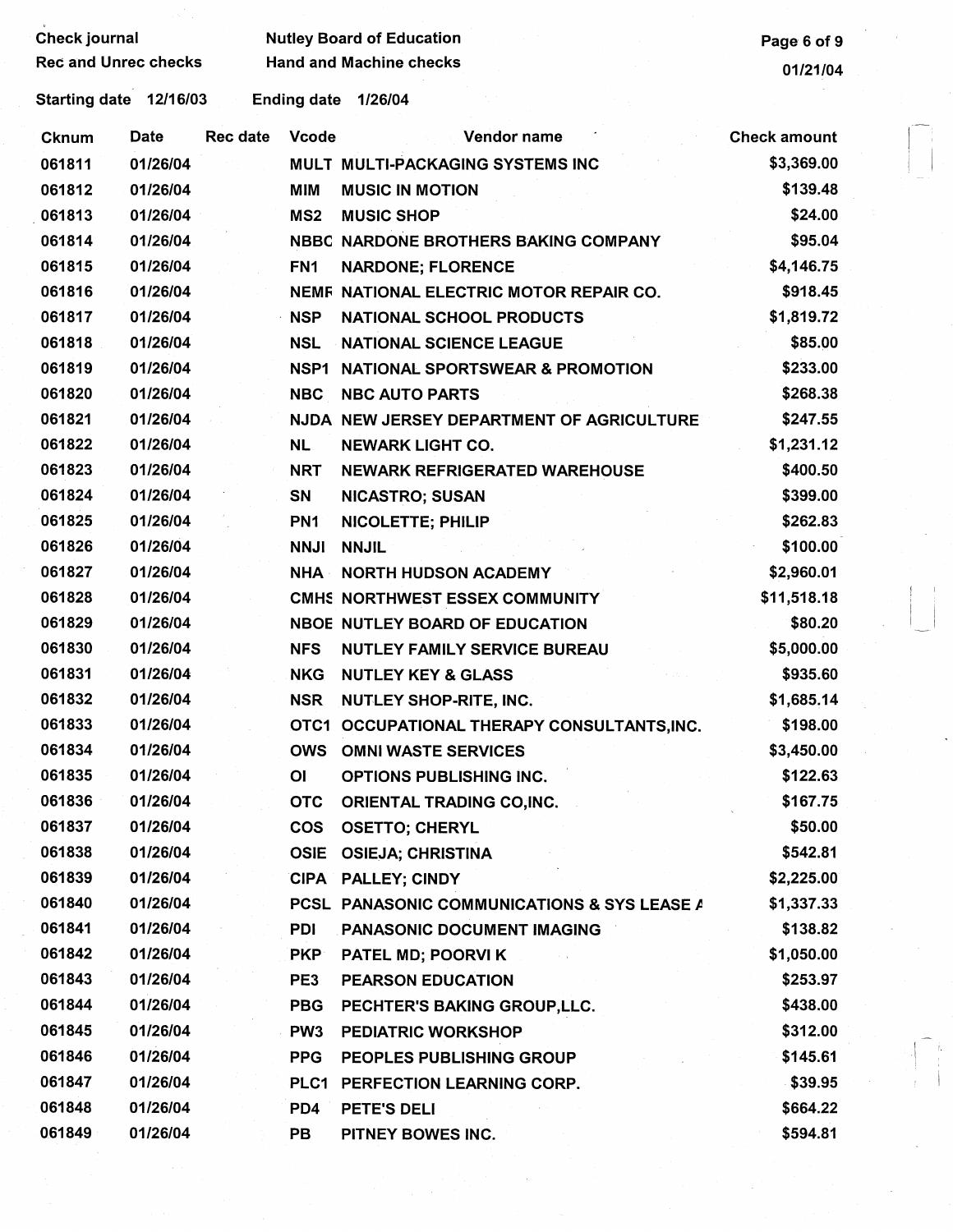| <b>Check journal</b><br><b>Rec and Unrec checks</b> |          |                 |                    | <b>Nutley Board of Education</b><br><b>Hand and Machine checks</b> | Page 7 of 9         |
|-----------------------------------------------------|----------|-----------------|--------------------|--------------------------------------------------------------------|---------------------|
|                                                     |          |                 |                    |                                                                    | 01/21/04            |
| Starting date 12/16/03                              |          |                 | <b>Ending date</b> | 1/26/04                                                            |                     |
| Cknum                                               | Date     | <b>Rec date</b> | <b>Vcode</b>       | Vendor name                                                        | <b>Check amount</b> |
| 061850                                              | 01/26/04 |                 |                    | <b>PMK1 PMK GROUP</b>                                              | \$1,484.86          |
| 061851                                              | 01/26/04 |                 |                    | PMSI PREFERRED MEAL SYSTEMS, INC.                                  | \$1,982.09          |
| 061852                                              | 01/26/04 |                 | RP <sub>5</sub>    | <b>PRESUTO; ROBERT</b>                                             | \$1,143.91          |
| 061853                                              | 01/26/04 |                 | <b>PT</b>          | <b>PRINTING TECHNIQUES</b>                                         | \$2,090.00          |
| 061854                                              | 01/26/04 |                 |                    | PCSS PSYCHOLOGICAL CORP SCORING SERVICE                            | \$5,234.65          |
| 061855                                              | 01/26/04 |                 | <b>PSE</b>         | PUBLIC SERVICE ELECTRIC & GAS CO.                                  | \$127,406.83        |
| 061856                                              | 01/26/04 |                 |                    | <b>RRSG R &amp; R TROPHY &amp; SPORTING GOODS</b>                  | \$1,182.25          |
| 061857                                              | 01/26/04 |                 | <b>RAD</b>         | <b>RADIOSHACK</b>                                                  | \$764.76            |
| 061858                                              | 01/26/04 |                 |                    | RSSC REGAL STAMP & SIGN CO., INC.                                  | \$450.00            |
| 061859                                              | 01/26/04 |                 | <b>RES</b>         | <b>RESILITE</b>                                                    | \$5,300.00          |
| 061860                                              | 01/26/04 |                 | <b>RF</b>          | <b>RICHARDS FLORIST</b>                                            | \$226.00            |
| 061861                                              | 01/26/04 |                 | <b>RSC</b>         | <b>RICH-SEAPACK CORPORATION</b>                                    | \$635.04            |
| 061862                                              | 01/26/04 |                 | <b>RICH</b>        | <b>RICOH CORP.</b>                                                 | \$253.50            |
| 061863                                              | 01/26/04 |                 |                    | RBOE RIDGEFIELD BOARD OF EDUCATION                                 | \$26,493.80         |
| 061864                                              | 01/26/04 |                 | RB <sub>6</sub>    | <b>RITACCO BRO'S</b>                                               | \$2,403.80          |
| 061865                                              | 01/26/04 |                 | RP4                | <b>ROCKY'S PIZZA</b>                                               | \$828.00            |
| 061866                                              | 01/26/04 |                 | <b>SR</b>          | <b>ROMAGLIA; SHARON</b>                                            | \$336.20            |
| 061867                                              | 01/26/04 |                 |                    | ROSS ROSSI; ALISA                                                  | \$450.00            |
| 061868                                              | 01/26/04 |                 |                    | <b>RORL RUGGIERO; RON</b>                                          | \$24.21             |
| 061869                                              | 01/26/04 |                 |                    | <b>RUST RUSTY'S PIANO/ORGAN CO.</b>                                | \$545.00            |
| 061870                                              | 01/26/04 |                 | <b>SAP</b>         | <b>SALLY'S AUTO PARTS INC.</b>                                     | \$105.54            |
| 061871                                              | 01/26/04 |                 | <b>SAC</b>         | <b>SAX ARTS &amp; CRAFTS</b>                                       | \$143.38            |
| 061872                                              | 01/26/04 |                 | <b>STC</b>         | <b>SCANTRON</b>                                                    | \$3,692.29          |
| 061873                                              | 01/26/04 |                 | SB4                | <b>SCERBO; SUSAN</b>                                               | \$45.00             |
| 061874                                              | 01/26/04 |                 | SI3                | <b>SCHOLASTIC INC.</b>                                             | \$954.30            |
| 061876                                              | 01/26/04 |                 | <b>SPC</b>         | <b>SCHOOL SPECIALTY INC</b>                                        | \$8,630.64          |
| 061877                                              | 01/26/04 |                 | <b>JS8</b>         | <b>SCOCCIMARRO; JOAN</b>                                           | \$65.40             |
| 061878                                              | 01/26/04 |                 |                    | SHAR SHARP ELEVATOR COMPANY, INC.                                  | \$290.00            |
| 061879                                              | 01/26/04 |                 |                    | GNK SNACKS & MORE, L.L.C.                                          | \$4,285.37          |
| 061880                                              | 01/26/04 |                 |                    | SSPC SPECIAL SERV PETTY CASH/B.HIRSCH, TRUSTE                      | \$291.05            |
| 061881                                              | 01/26/04 |                 |                    | SGS1 SPRING GARDEN P.T.O.                                          | \$300.00            |
| 061882                                              | 01/26/04 |                 |                    | <b>SCH2 ST. CLARE'S HOSPITAL</b>                                   | \$2,024.00          |
| 061883                                              | 01/26/04 |                 | <b>SDE</b>         | STAFF DEVELOPMENT FOR EDUCATORS                                    | \$825.00            |
| 061884                                              | 01/26/04 |                 |                    | STBU STAPLES BUSINESS ADVANTAGE                                    | \$1,446.20          |
| 061885                                              | 01/26/04 |                 | <b>SLS</b>         | <b>STEVENSON LEARNING SKILLS</b>                                   | \$477.56            |
| 061886                                              | 01/26/04 |                 | SI5                | <b>STEWART INDUSTRIES</b>                                          | \$3,159.29          |
| 061887                                              | 01/26/04 |                 | <b>SEJI</b>        | SUBURBAN ESSEX JOINT INSURANCE FUND                                | \$93,020.75         |
| 061888                                              | 01/26/04 |                 |                    | <b>SCRC SUSSEX COUNTY REGIONAL COOPERATIVE</b>                     | \$32,319.01         |
| 061889                                              | 01/26/04 |                 |                    | <b>SYME SYME; MICHELE</b>                                          | \$48.81             |

 $j$  ,  $\mathbb{U}_{1}$  ,  $j$  ,  $\mathbb{U}_{2}$  ,  $\mathbb{U}_{3}$  ,  $\mathbb{U}_{4}$  . In a set of the  $i$  -and  $i$  -and  $i$  -and  $i$  -and  $i$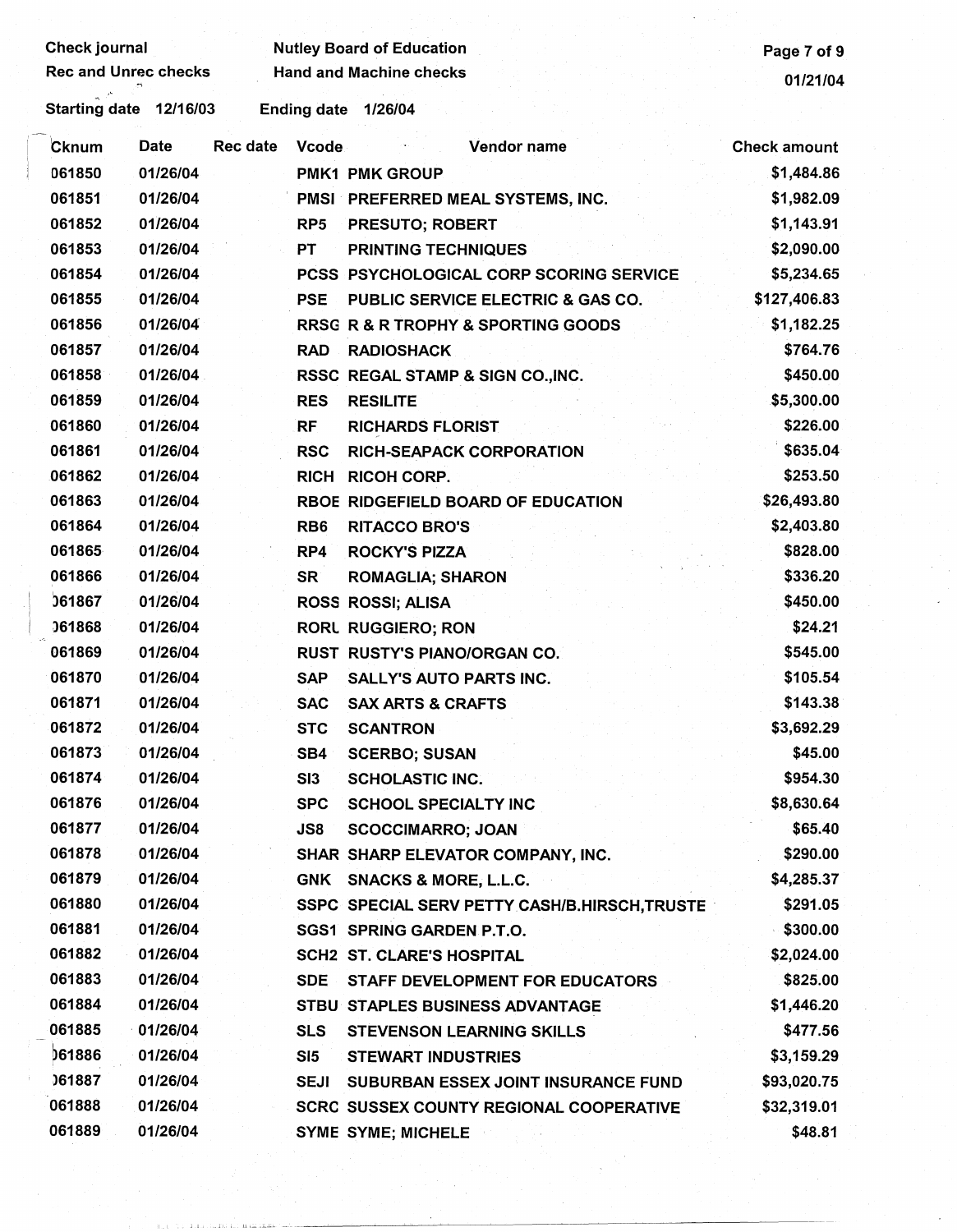| <b>Check journal</b>        |          |          |                    | <b>Nutley Board of Education</b>               | Page 8 of 9         |
|-----------------------------|----------|----------|--------------------|------------------------------------------------|---------------------|
| <b>Rec and Unrec checks</b> |          |          |                    | <b>Hand and Machine checks</b>                 | 01/21/04            |
| Starting date 12/16/03      |          |          | <b>Ending date</b> | 1/26/04                                        |                     |
| <b>Cknum</b>                | Date     | Rec date | <b>Vcode</b>       | Vendor name                                    | <b>Check amount</b> |
| 061890                      | 01/26/04 |          | JS4                | <b>SZURA; JILL</b>                             | \$450.00            |
| 061891                      | 01/26/04 |          |                    | TEMP TEMPMASTERS, INC.                         | \$2,615.34          |
| 061892                      | 01/26/04 |          | TC <sub>1</sub>    | THE CAROLS                                     | \$22.95             |
| 061893                      | 01/26/04 |          |                    | CHS2 THE COMMUNITY SCHOOL, INC.                | \$17,891.14         |
| 061894                      | 01/26/04 |          | <b>TRS</b>         | THERAPEUTIC REHABILITATION SERVICES            | \$301.00            |
| 061895                      | 01/26/04 |          |                    | NATH THUNELL; NANCY                            | \$900.00            |
| 061896                      | 01/26/04 |          |                    | TCRS TIME CLOCK REPAIRS & SALES CO.            | \$141.90            |
| 061897                      | 01/26/04 |          | <b>TFK</b>         | TIME FOR KIDS                                  | \$1,849.88          |
| 061898                      | 01/26/04 |          | <b>VOIC</b>        | <b>T-MOBILE</b>                                | \$1,216.72          |
| 061899                      | 01/26/04 |          | MN                 | <b>TOLLGREEN NEWS</b>                          | \$2,070.27          |
| 061900                      | 01/26/04 |          | RT :               | <b>TOPOLSKI, SR.; ROBERT</b>                   | \$93.50             |
| 061901                      | 01/26/04 |          | <b>TTE</b>         | <b>TRI-TECH ENGINEERING</b>                    | \$16,917.62         |
| 061902                      | 01/26/04 |          | <b>TRO</b>         | TROXELL COMMUNICATIONS, INC.                   | \$120.00            |
| 061903                      | 01/26/04 |          | <b>TDFI</b>        | TUSCAN/LEHIGH DAIRIES, L.P.                    | \$3,294.45          |
| 061904                      | 01/26/04 |          | MT4                | <b>TUSCHE; MARISA</b>                          | \$450.00            |
| 061905                      | 01/26/04 |          |                    | UMDN UMDNJ-UNIVERSITY BEHAVIORAL HEALTHCAR     | \$4,800.00          |
| 061906                      | 01/26/04 |          | VC <sub>3</sub>    | VALIANT I.M.C.                                 | \$434.26            |
| 061907                      | 01/26/04 |          | BA                 | <b>VERIZON</b>                                 | \$8,649.26          |
| 061908                      | 01/26/04 |          |                    | <b>VBOE VERONA BOARD OF EDUCATION</b>          | \$2,921.52          |
| 061909                      | 01/26/04 |          | <b>VB</b>          | <b>VIOLA BROTHERS INC</b>                      | \$30.00             |
| 061910                      | 01/26/04 |          | JV                 | <b>VIVINETTO; DR. JAMES S.</b>                 | \$34.20             |
| 061911                      | 01/26/04 |          | <b>WSJ</b>         | <b>WALL STREET JOURNAL</b>                     | \$198.00            |
| 061912                      | 01/26/04 |          |                    | HOW/ WANG; HONG                                | \$11,001.25         |
| 061913                      | 01/26/04 |          |                    | <b>WNS WARD'S</b>                              | \$457.09            |
| 061914                      | 01/26/04 |          | WA4                | <b>WASHINGTON ACADEMY</b>                      | \$5,531.52          |
| 061915                      | 01/26/04 |          |                    | <b>WASH WASHINGTON SCHOOL</b>                  | \$238.94            |
| 061916                      | 01/26/04 |          |                    | WAST WASTE MANAGEMENT OF NJ, INC.              | \$9,631.48          |
| 061917                      | 01/26/04 |          |                    | <b>WEC WEIS ECOLOGY CENTER</b>                 | \$60.00             |
| 061918                      | 01/26/04 |          |                    | <b>WGC WELCO GASES CORPORATION</b>             | \$132.10            |
| 061919                      | 01/26/04 |          |                    | WELL WELLNESS & REHABILITATION SERVICES, INC.  | \$990.00            |
| 061920                      | 01/26/04 |          |                    | <b>WTPC WESTERN TERMITE &amp; PEST CONTROL</b> | \$281.00            |
| 061921                      | 01/26/04 |          |                    | <b>WPC3 WILLIAM PATERSON UNIVERSITY</b>        | \$85.00             |
| 061922                      | 01/26/04 |          | <b>WLT</b>         | <b>WILSON LANGUAGE TRAINING</b>                | \$696.30            |
| 061923                      | 01/26/04 |          | WS8                | <b>WINDSOR LEARNING CENTER</b>                 | \$15,647.30         |
| 061924                      | 01/26/04 |          |                    | WOOI WOOD; JOYCE                               | \$54.62             |
| 061925                      | 01/26/04 |          |                    | <b>WORI WORK N' GEAR</b>                       | \$454.00            |
| 061926                      | 01/26/04 |          |                    | <b>WAE WORLD ALMANAC EDUCATION</b>             | \$634.75            |
| 061927                      | 01/26/04 |          |                    | <b>XER2 XEROX CORPORATION</b>                  | \$1,389.60          |
| 061928                      | 01/26/04 |          |                    | ALYA YACULLO; ALISON                           | \$450.00            |

-

I